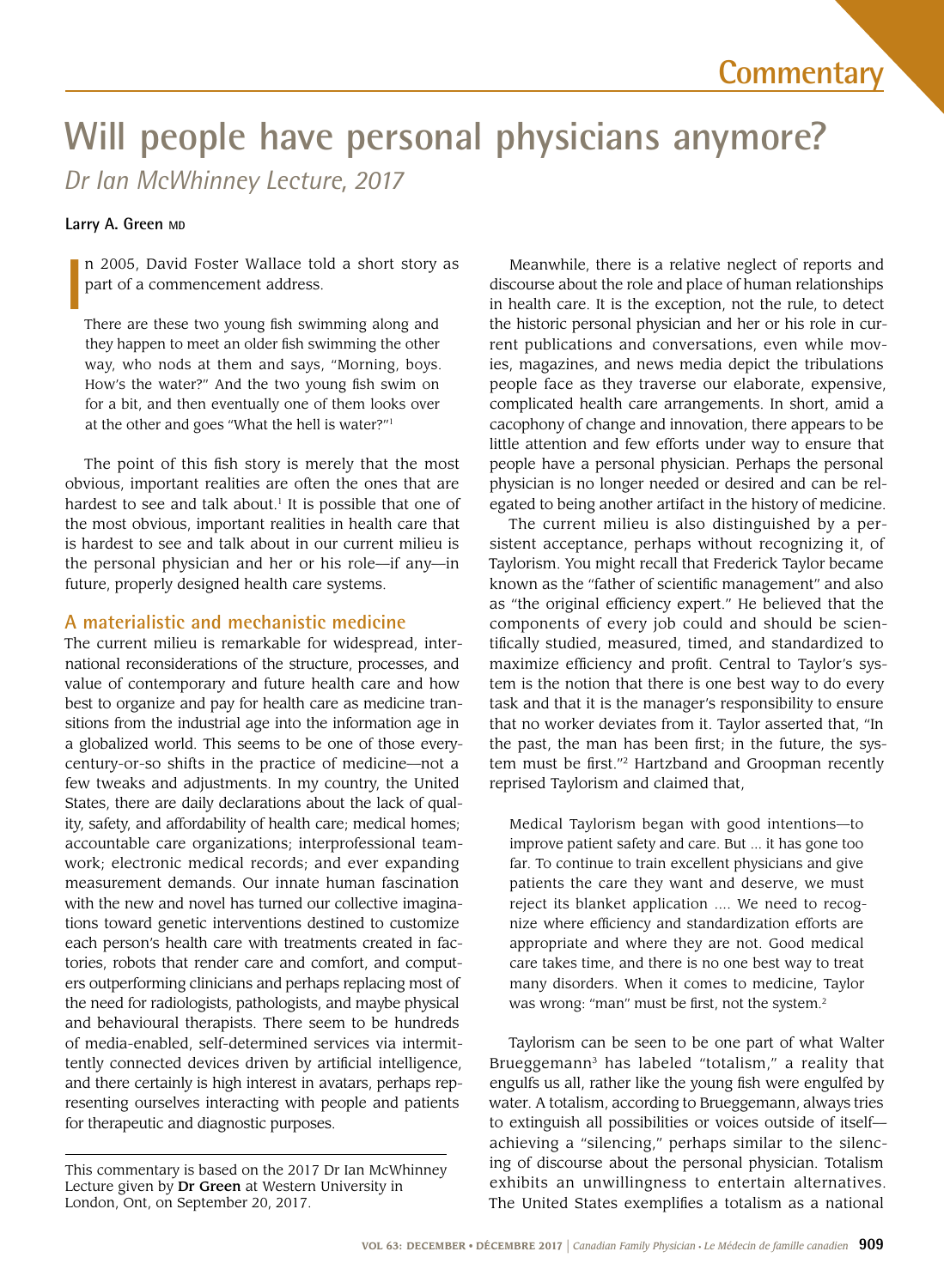security state committed to a high level of consumption and acquisition of things, tolerance of environmental abuse, and American exceptionalism. The United States is committed to market ideology, from whence comes value and a need for advertisements for doctors, health insurance, hospitals, drugs, and devices. Brueggemann also claims that such totalism results in classes of privilege and poverty and dispensable "throwaway people," and that it prevails through reminders of fear and human susceptibility to promises to be kept safe and happy. This is rather like circumstances in the Egyptian, Babylonian, and Roman Empires, and the 2016 national elections in the United States. Totalism wants memos and production numbers and does not want ambiguity or poetry.<sup>3</sup>

It seems to me that ambiguity and poetry, as well as tragedy, intimacy, and transcendence, are part of medicine and within the domain and lived experience of personal physicians. Asking if people will have a personal physician and what she or he is good for could be heard as "a voice from outside" medicine's current evolution that seems to be dominated by an emphasis on commodities and proft and a neglect of personal relationships and actually caring for patients. Some have called this "the McDonaldization of medicine."4

## **The medicine of relations**

Dr Ian McWhinney thought deeply about what it means to be a person and to be a physician committed to helping people in ongoing relationships. He instantiated his thinking through his teaching, role modeling, and writings, and it is entirely to our advantage for us to honour him today by incorporating some of his insights into our further considerations of the personal physician.

 In 1975 in the *New England Journal of Medicine,*<sup>5</sup> Dr McWhinney asserted that while all physicians have some commitment to persons,

the kind of commitment I am speaking of implies that the physician will "stay with" a person whatever his problem may be, and he will do so because his commitment is to people more than to a body of knowledge or a branch of technology .... The medicine of this century has been the medicine of entities rather than the medicine of relations .... Medicine always refects the values of the society that it serves. A materialistic and mechanistic society must expect to have a materialistic and mechanistic medicine. If science is exclusively reductive and atomistic, and maintains an illusion of objectivity, medical science will tend to be likewise.5

## Then, citing Lewis Mumford, Dr McWhinney agreed that

 purposes; our men, devitalized by this very process, our machines have become gigantic, powerful, selfoperating, inimical to truly human standards and

are now dwarfed, paralysed, impotent. Only by restoring primacy to the person—and to the experience and disciplines that go into making of persons—can that fatal imbalance be overcome.<sup>5</sup>

He then proposed so eloquently:

 ment—a medicine that makes technology frmly sub-To restore the primacy of the person, one needs a medicine that puts the person in all his wholeness in the center of the stage and does not separate the disease from the man, and the man from his environservient to human values, and maintains a creative balance between generalist and specialist.<sup>5</sup>

Much of McWhinney's legacy focused on patientcentredness, the nature of a discipline and the essential features of family medicine, fallacies that promote overspecialization and accompanying neglect of generalism, and deep respect for human beings. He wrote of the conditions that might provoke revolutionary ideas and full implementation of person-centred care. I believe he would have welcomed and endorsed further consideration of "the personal physician." So, let's examine some prior work concerning the personal physician.

# **A friend with special knowledge**

 First, let's agree that our question is an echo of previous considerations over decades. For example, even as Dr McWhinney was contemplating proper care in England, the United States, and Canada in the 1960s, Group Health Insurance, Incorporated of New York, NY, was convening symposia concerning crucial health issues in the United States, including one reported in 1964 focused on the future of the personal physician.<sup>6</sup> This report claimed the following:

 as it must be on long-term cooperation in health as There is growing concern that the fragmentation of care among many specialties may well jeopardize the personal relationship between doctors and patients, built well as in sickness. There is increasing realization that such a close relationship can mean not only quicker and more accurate diagnoses, but also more effective treatment. In addition, although doctors have less "time to listen," patients have higher expectations of medicine and make more demands of their physicians.<sup>6</sup>

These words from 1963 could have been spoken in the hallways of any medical school in North America today and been considered contemporary.

Let's return to the more recent past. Many of you have knowledge of an enterprise going on in the United States named Family Medicine for America's Health, and some of you might be participants in it and know its acronym: FMAH.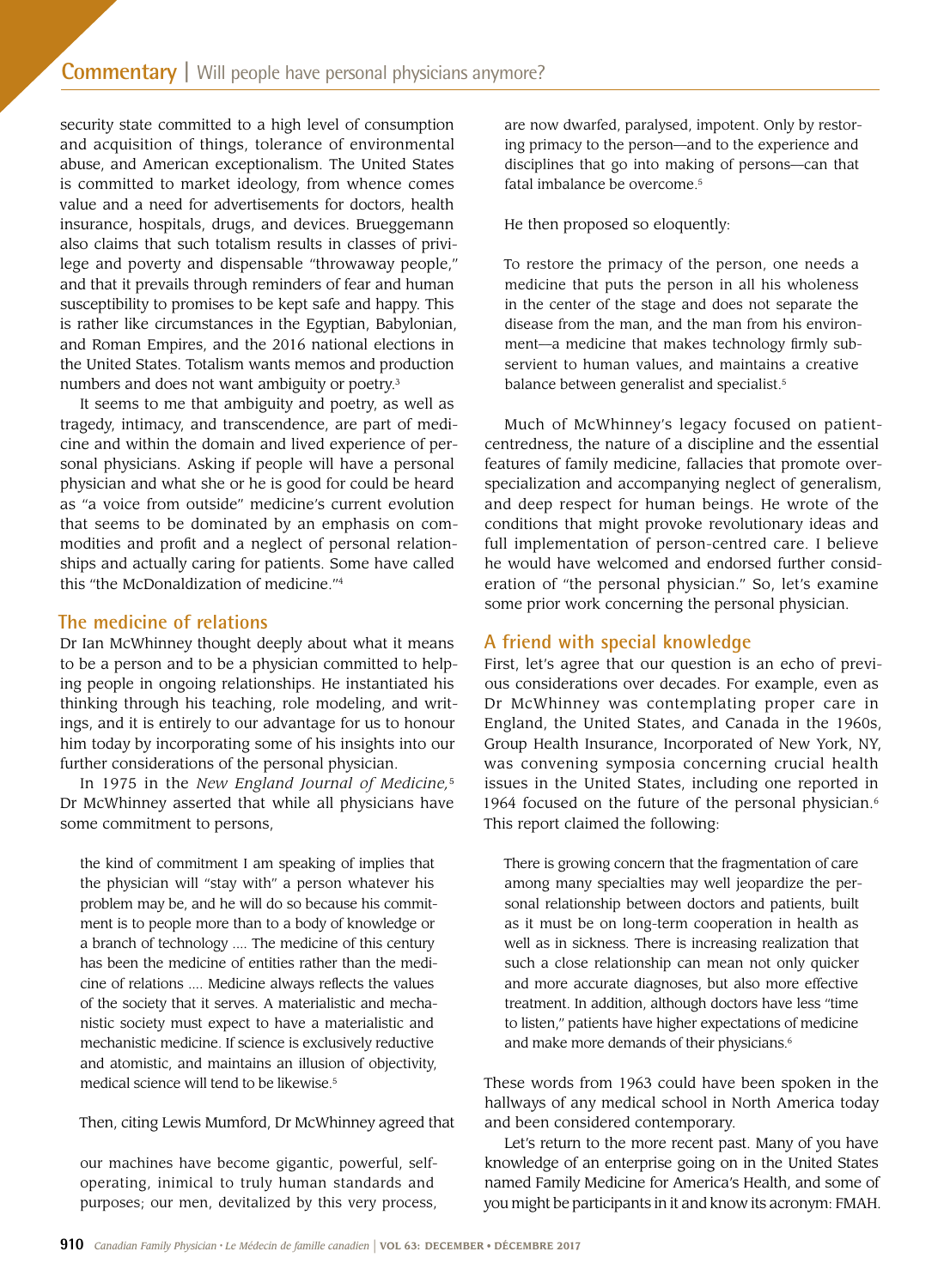The FMAH is the child of all the main national family medicine organizations in the United States. It follows on the heels of the Future of Family Medicine project (affectionately known as FFM) that was precipitated by the third Keystone Conference's conclusion that there was not much of a future for family medicine unless substantial revisions were made to how family physicians are trained and practise.7 The FFM was the beneficiary of Canadian leadership in defning a medical home and the basket of services to be delivered on a transformed platform of local health care delivery. Indeed, there were many successes born out of FFM, but overall, the imagined renaissance remains elusive. Instead, there has been continued erosion of the number of people who have a usual source of care and a reciprocal shift of people who do have a usual source of care designating a place rather than a particular physician. There has been expansion of the number and size of medical schools without a revival of student interest in family medicine and primary care, and a steadily shrinking scope of family physicians' and general internists' practices. A widening income gap persists among various medical specialties, favouring specialties that produce commodities, and many celebrate consolidated corporations aiming to be the entity that provides comprehensive care and dominates market share. New experiments are under way concerning how to pay for care. While estimates of the percentage of total health care spending that is spent on primary care vary, they tend to be about 6% to 7%, topping out at perhaps 11% in certain localities. These developments have been accompanied by the rise of a lot of grumpy doctors and a populace confused about how health care can be so expensive but unsatisfying and so challenging to attain for so many.

In this environment and as a preparatory step for FMAH, the national family medicine organizations in the United States proceeded with a rigorous exercise in defning the future role of the family physician, constraining the defnition to fewer than 100 words. This was hard work. But it yielded what it was charged to produce and more.<sup>8</sup> The selected definition is as follows:

 health care needs. Through enduring partnerships, Family physicians are personal doctors for people of all ages and health conditions. They are a reliable frst contact for health concerns and directly address most family physicians help patients prevent, understand, and manage illness, navigate the health system and set health goals. Family physicians and their staff adapt their care to the unique needs of their patients and communities. They use data to monitor and manage their patient population, and use best science to prioritize services most likely to beneft health. They are ideal leaders of health care systems and partners for public health.<sup>8</sup>

To further contextualize and contrast this declared role from the lived experience of most family physicians, a "foil defnition" was also developed:

The role of the US family physician is to provide episodic outpatient care in 15-minute blocks with coincidental continuity and a reducing scope of care. The family physician surrenders care coordination to care management functions divorced from practices, and works in small, ill-defned teams whose members have little training and few in-depth relationships with the physician and patients. The family physician serves as the agent of a larger system whose role is to feed patients to subspecialty services and hospital beds. The family physician is not responsible for patient panel management, community health, or collaboration with public health.<sup>8</sup>

You can see that the definition seen as desirable depends upon the family physician being a personal physician, and that the foil defnition does not.

So what is a personal physician? An explanation of the personal physician is available from writings of another contemporary of Dr McWhinney, T.F. Fox, derived from his 17-page manuscript published in 1960 in the *Lancet.*<sup>9</sup>

The doctor we have in mind, then, is no longer a general practitioner and by no means always a family practitioner. His essential characteristic, surely, is that he is looking after people as people and not as problems. He is what our grandfathers called "my medical attendant" or "my personal physician"; and his function is to meet what is really the primary medical need. A person in diffculties wants in the frst place the help of another person on whom he can rely as a friend—someone with knowledge of what is feasible but also with good judgment on what is desirable in the particular circumstances, and an understanding of what the circumstances are. The more complex medicine becomes, the stronger are the reasons why everyone should have a personal doctor who will take continuous responsibility for him, and, knowing how he lives, will keep things in proportion—protecting him, if need be, from the zealous specialist. The personal doctor is of no use unless he is good enough to justify his independent status. An irreplaceable attribute of personal physicians is the feeling of warm personal regard and concern of doctor for patient, the feeling that the doctor treats people, not illnesses, and wants to help his patients not because of the interesting medical problems they may present but because they are human beings in need of help.<sup>10</sup>

This composite defnition of the personal physician from Dr Fox's 1960 article was the basis of the Preparing the